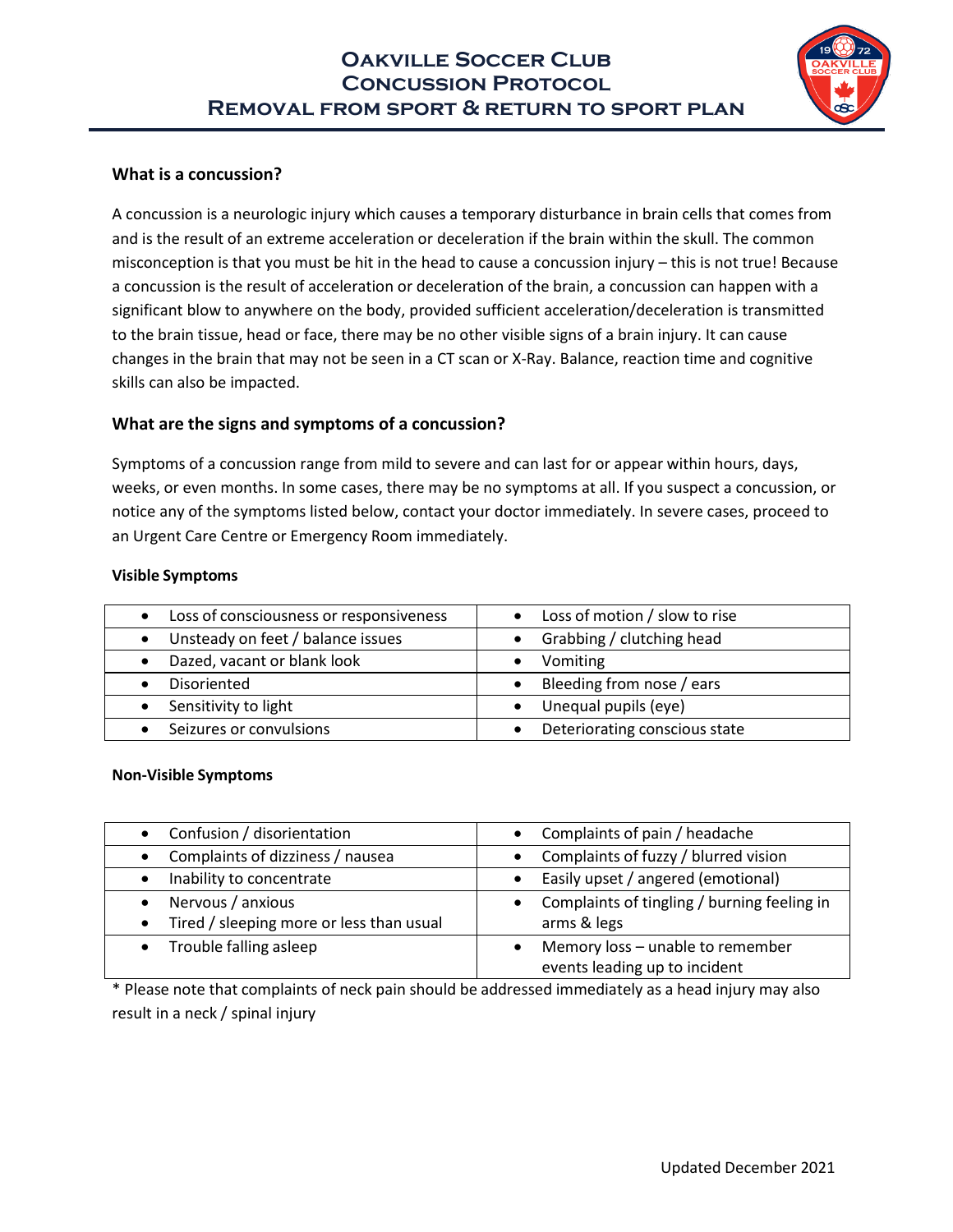

## **Removal-From-Sport & Return-To-Sport Protocols for Oakville Soccer Club**

## **Designated Person(s)**

In accordance with the requirements set out in Rowan's Law and its associated regulation, every sport organization is required to identify a designated person(s) as having specific responsibilities under the removalfrom-sport and return-to-sport protocols. The responsibilities for the designated person(s) may be shared between one or more individuals.

## Key points

- If your team has more than one designated person(s), please ensure that each designate is clear about who has what responsibility under the Removal-from-Sport protocol and the Return-to-Sport protocol.
- There must be one designated person at every event that teams participate in.

# **Under the Removal-from-Sport protocol for OSC, the designated person(s) is/are responsible for ensuring that:**

- An athlete is immediately removed from further training, practice or competition if the athlete has sustained a concussion or is suspected of having sustained a concussion, regardless of whether or not the concussion was sustained from a sport activity associated with OSC
	- $\circ$  The designated person must be familiar with the [Pocket Concussion Recognition tool](https://bjsm.bmj.com/content/bjsports/51/11/872.full.pdf)
- If in the opinion of the designated person(s), there is an emergency and/or any red flag signs and/or symptoms appear – including those resulting from a suspected concussion, call 911;
- Removal of the athlete from further training, practice or competition; and if the athlete is under 18 years of age, the parent or guardian is informed of the removal;
- The athlete, or the parent or guardian if the athlete is under 18 years of age, is advised that the athlete is required to undergo a medical assessment by a physician or nurse practitioner before the athlete will be permitted to return to training, practice or competition according to the Return-to-Sport protocol for OSC
- An athlete or, if the athlete is under 18 years of age, the athlete's parent or guardian receives the Removal-from-Sport and Return-to-Sport protocols for OSC as soon as possible after the athlete's removal along with the OSC insurance information;
- Must ensure the completion of an injury report and submit to OSC within 24 hrs of the incident
- Once removed, the athlete is not permitted to return to training, practice or competition, except in accordance with OSC Return-to-Sport protocol;

# **Under the Return-to-Sport protocol for The Oakville Soccer Club, the designated person(s) is/are responsible for ensuring that:**

Updated December 2021 • An athlete who has sustained a concussion or is suspected of having sustained a concussion does not return to training, practice or competition until permitted to do so in accordance with the OSC Return-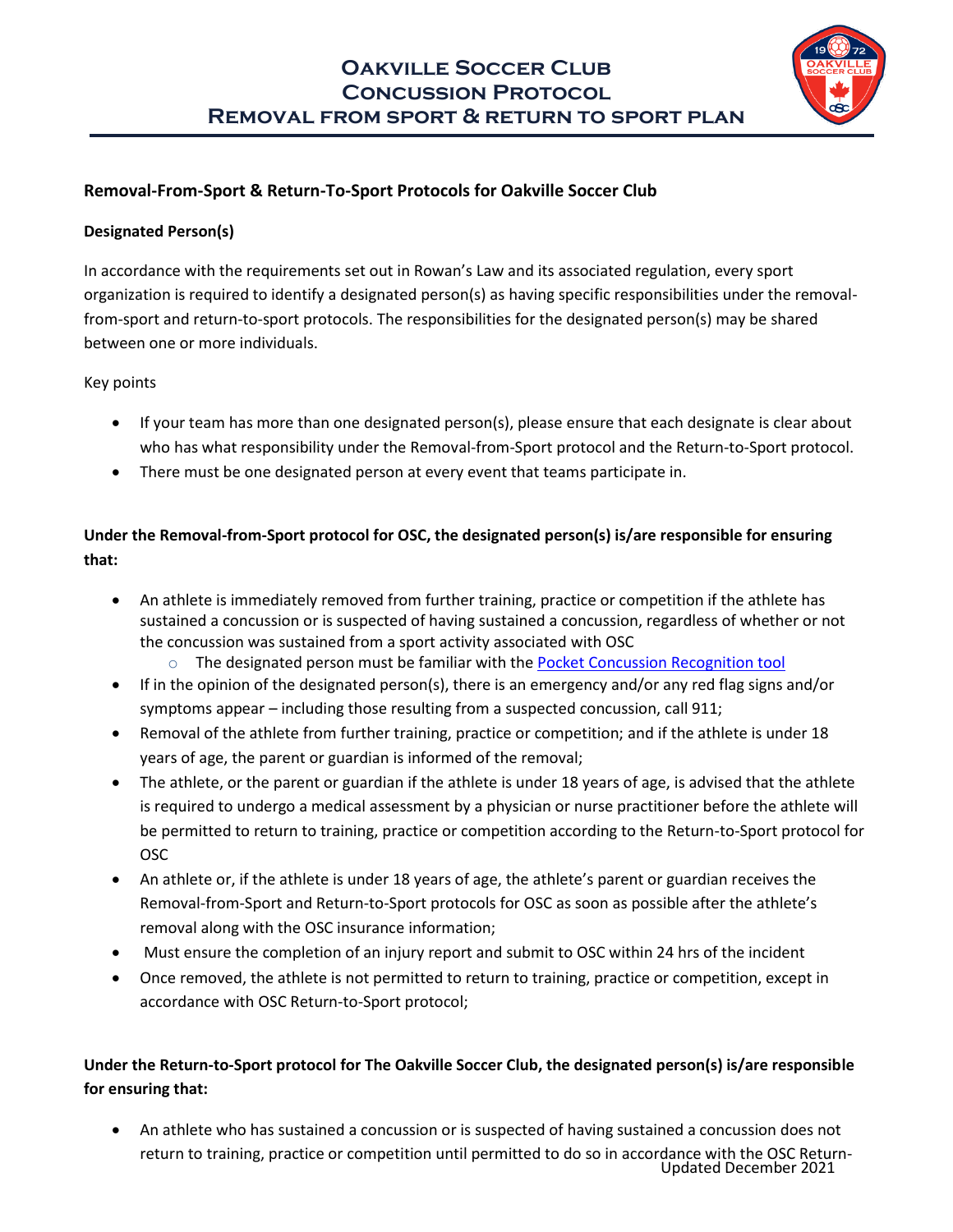

to-Sport protocol;

- When an athlete has not been diagnosed with a concussion, the athlete is only permitted to return to training, practice or competition if the athlete or, if the athlete is under 18 years of age, the athlete's parent or guardian provides confirmation to the designated person(s) about the outcome of the athlete's medical assessment, specifically that the athlete:
	- $\circ$  has undergone a medical assessment by the physician or nurse practitioner and has not been diagnosed as having a concussion, and
	- $\circ$  has been medically cleared to return to training, practice or competition by a physician or nurse practitioner;
- When an athlete is diagnosed by a physician or nurse practitioner as having a concussion, the athlete is not permitted to move on to unrestricted training, practice or competition unless the athlete or, if the athlete is under 18 years of age, the athlete's parent or guardian provides a confirmation of medical clearance by the physician or nurse practitioner to the designated person(s);
- An athlete is not permitted to return to training, practice or competition through OSC graduated Returnto-Sport steps unless the athlete or, if the athlete is under 18 years of age, the athlete's parent or guardian has shared the medical advice or recommendations they received, if any, with the designated person(s);
- When an athlete is diagnosed by a physician or nurse practitioner as having a concussion, the athlete or, if the athlete is under 18 years of age, the athlete's parent/guardian has been informed of the importance of disclosing the diagnosis to any other sport organization with which the athlete is registered or school that the athlete attends.

*\*\*The regulation states that a designated person(s) may rely on the information received from an athlete or, if the athlete is under 18 years of age, from the athlete's parent or guardian in carrying out their responsibilities under OSC Return-to-Sport protocol.* 

## **OSC Return to Play Stages Protocol**

This is a multi-part process that requires supervision from the player's health care provider at each stage.

| 1. Limited activity            | - Physical and cognitive rest                |
|--------------------------------|----------------------------------------------|
| 2. Light aerobic exercise      | Walking, swimming, cycling<br>$\overline{a}$ |
| 3. Sport specific exercise     | - Light running skills, no heading           |
| 4. Non-contact training drills | - Passing / movement                         |
| 5. Full contact practice       | Normal training cycle                        |
| 6. Return to play              | Normal game play                             |

\*A minimum of 24 hrs is required between each stage.

Any recurrence of symptoms requires the player to return to the previous level. OSC Coaches, Assistant Coaches, Managers and Trainers are not authorized to oversee Return to Play processes.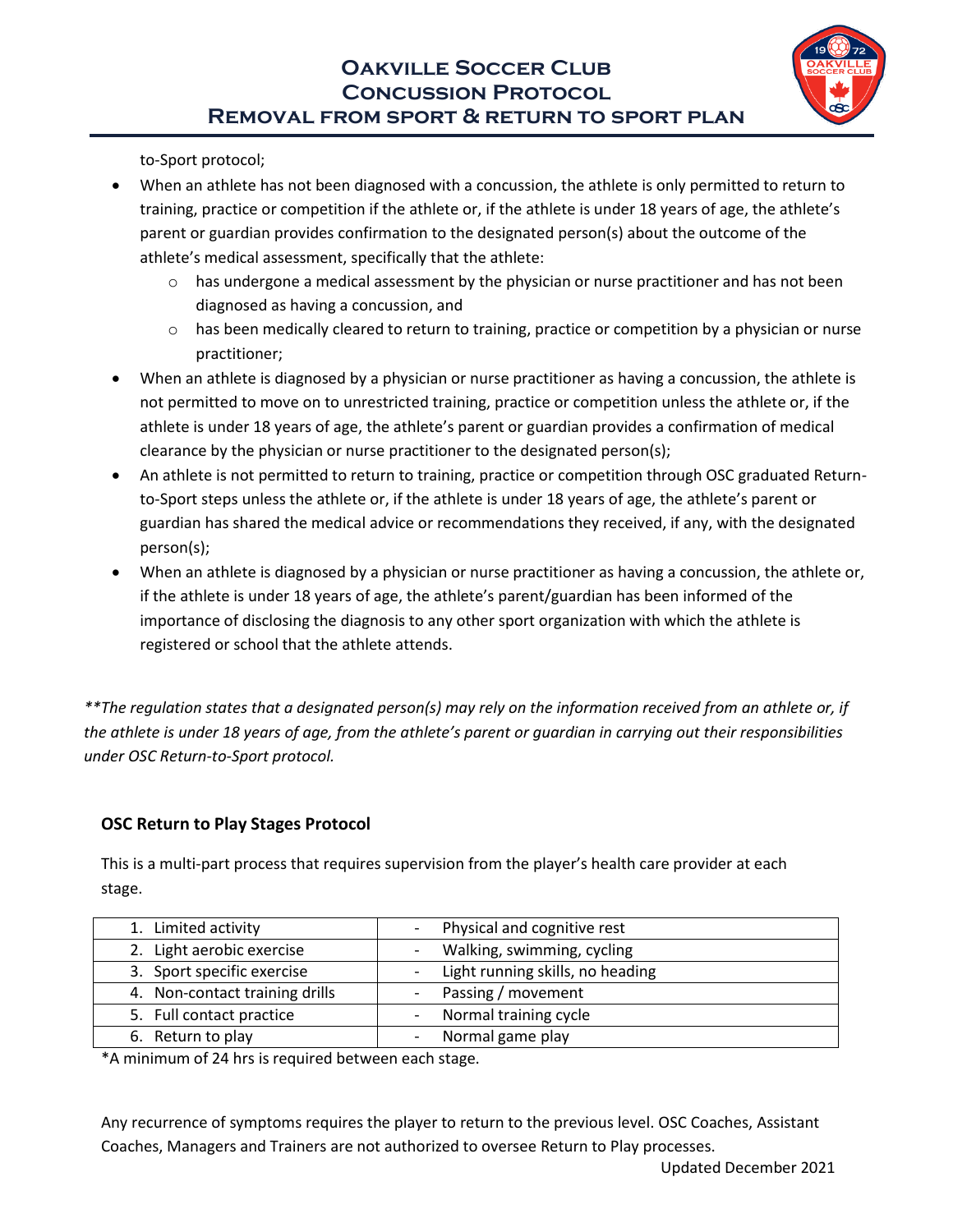

## **\*\* see attached appendix for visual**

### **Base Line Testing**

It's critical to determine if you have recovered from a concussion before you return to contact sport. That determination is made by knowing the signs and symptoms of a concussion, expert clinical evaluation that is led by a specialist in concussions, and the use of objective measures that are reliable, sensitive and specific when used with children and youth to support **return to activity decision making**.

The baseline testing is designed to incorporate all of these components and help make that decision for you. It is important to recognize that even if a child's symptoms appear to have resolved following a concussion, the child may not yet be ready for active play. This is where a Baseline Test is useful.

Many soccer clubs recommend that players involved in competitive programs undergo Base Line Testing prior to the beginning of the outdoor season. This should be done in a controlled environment under the supervision of an approved concussion testing facility.

#### **Caution**

The Oakville Soccer Club is committed to providing a safe environment for all players regardless of age and gender. It is, however, ultimately the responsibility of the parent to ensure that appropriate professional care is provided to players under the age of 18 in the event of injury. In the event of a concussion diagnosis, premature return to play can result in serious and sometimes permanent injury, particularly in the event of a second impact. Parents should seek ongoing medical evaluation for the benefit of the player's long term health and safety.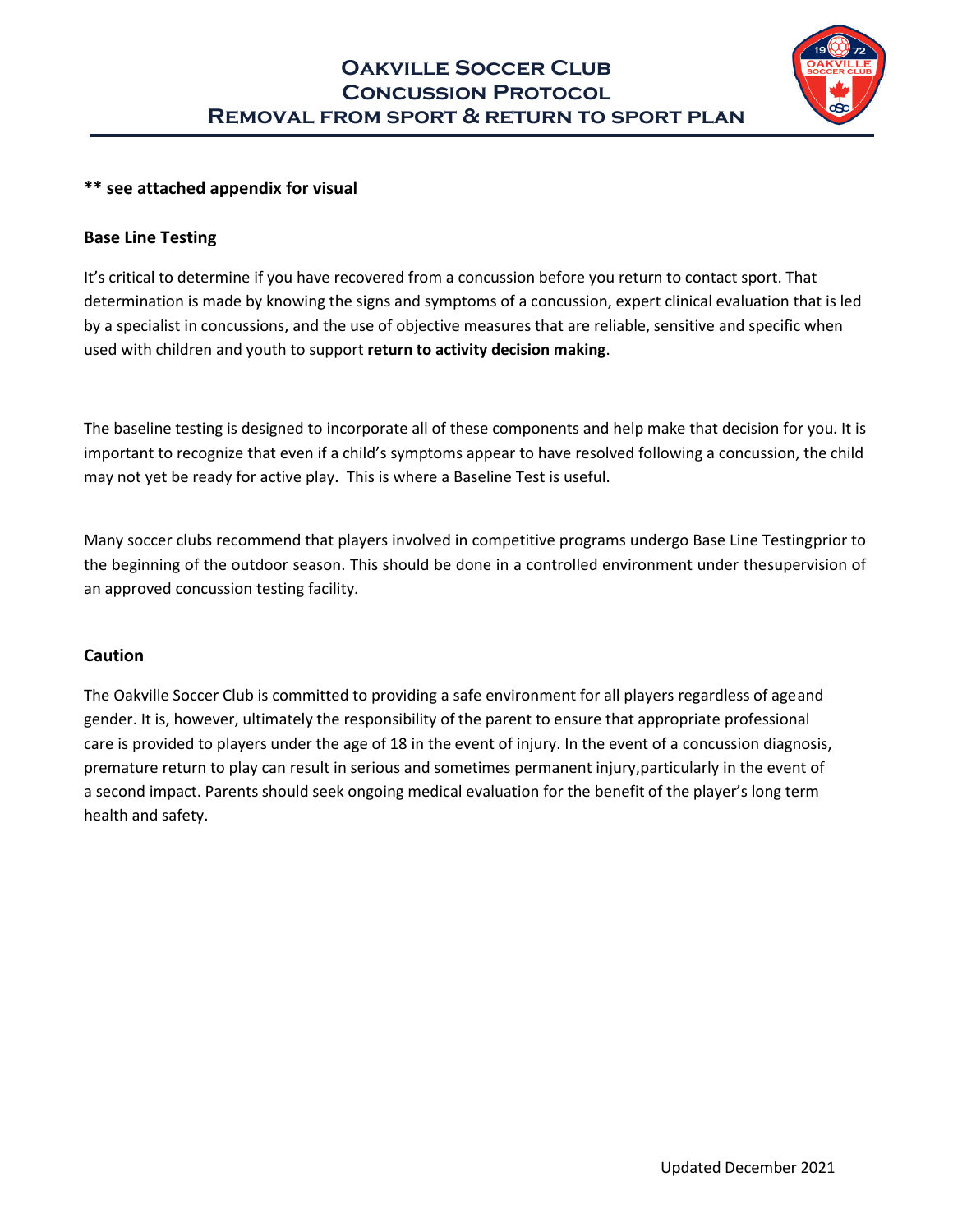

## **Approved Concussion Testing Facilities**

| <b>Sheddon Physiotherapy</b><br>& Sports Clinic                 | www.sheddonphysio.com   | 1300 Cornwall Road,<br><b>Suite 103,</b><br>Oakville, Ontario L6T<br><b>7W5</b> | 905-820-4576 |
|-----------------------------------------------------------------|-------------------------|---------------------------------------------------------------------------------|--------------|
| <b>Holland Bloorview Kids</b><br><b>Rehabilitation Hospital</b> | www.hollandbloorview.ca | 150 Kilgour Road<br>Toronto, Ontario,<br>Canada<br><b>M4G 1R8</b>               | 416-425-6220 |

If you have any questions or concerns regarding OSC's Concussion Return to Play Protocol, please contact Chris Grierson, Senior Technical Director a[t cgrierson@oakvillesoccer.ca o](mailto:cgrierson@oakvillesoccer.ca)r by phone at 905-849-4436 ext. 4447.